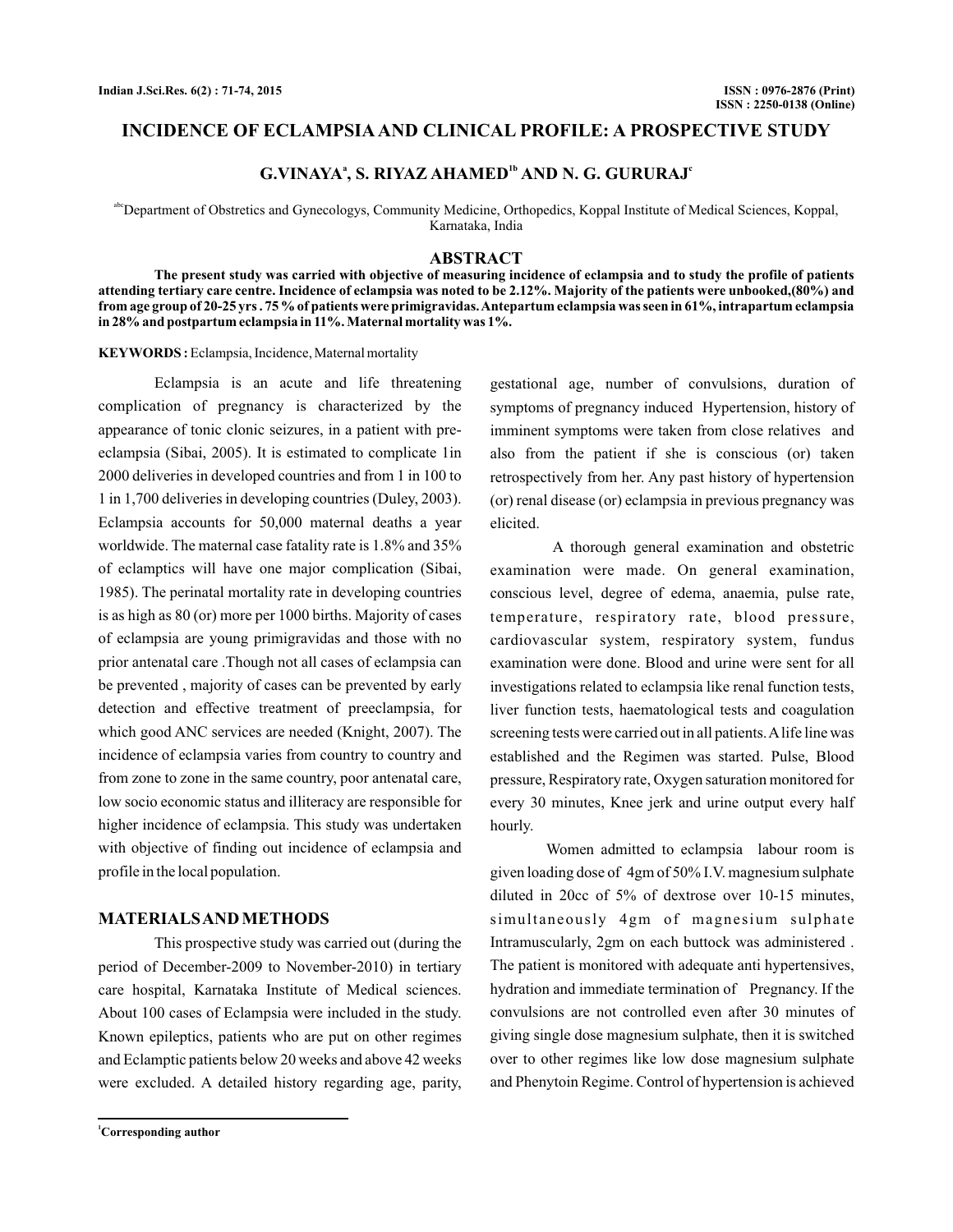by Tab. Nifibipine 10mg Thrice day maximum of120mg in conscious patients and injection lebetalol 20mg IV maximum of 300mg in unconscious patients.

### **Obstetric Management**

After stabilizing the patient, a detailed obstetric examination was done. Mode of termination was planned according to the gestational age, viability of the fetus, and the cervical scoring. Patients were induced with prostaglandin E1 and accelerated with oxytocin infusion. Cesarean section was done for obstetric indications (or) for failed induction. After delivery the patient was observed carefully for  $48 - 72$  hours in the labour ward and post operative ward and followed up until the discharge of the patient. Neonatal outcome was recorded in terms of maturity, type of birth and birth weight. Neonates were also followed up until the discharge of the mother.

# **RESULTS**

Out of 8100 deliveries during the study period in the hospital 172 cases of eclampia were identified with the incidence of 2.12%. 100 cases of eclampsia in accordance with inclusion criteria were included in the study. The study

| <b>Agewise Disrtibution</b>                            |                 |                  |  |
|--------------------------------------------------------|-----------------|------------------|--|
| Age                                                    | No of cases     | Percentage       |  |
| <19                                                    | 16              | 16               |  |
| $20 - 25$                                              | 74              | 74               |  |
| $26 - 30$                                              | 9               | $\boldsymbol{9}$ |  |
| $31 - 35$                                              | 1               | $\mathbf{1}$     |  |
| <b>Type Of Eclampsia</b>                               |                 |                  |  |
| Antepartum                                             | 61              | 61               |  |
| Intrapartum                                            | 28              | 28               |  |
| Postpartum                                             | 11              | 11               |  |
| <b>Gestational Age</b>                                 |                 |                  |  |
| $<$ 28 weeks                                           | $\overline{19}$ | $\overline{19}$  |  |
| 28-34 weeks                                            | $\overline{36}$ | $\overline{36}$  |  |
| $>34$ weeks                                            | 45              | 45               |  |
| <b>Incidence In Relation To Level of Consciousness</b> |                 |                  |  |
|                                                        |                 |                  |  |
| Conscious                                              | 45              | 45               |  |
| Irritable                                              | 40              | 40               |  |
| Semi conscious                                         | $\overline{9}$  | $\overline{9}$   |  |
| unconscious                                            | 6               | 6                |  |
| <b>Convulsions To Treatment Interval</b>               |                 |                  |  |
| $0-6$ hrs                                              | $\overline{74}$ | $\overline{74}$  |  |
| $>6$ hrs                                               | $\overline{26}$ | $\overline{26}$  |  |
| <b>Controlled / Uncontrolled</b>                       |                 |                  |  |
| Controlled                                             | $\overline{75}$ | $\overline{75}$  |  |
| Uncontrolled                                           | 25              | $\overline{25}$  |  |
| <b>Systolic Arterial Pressure</b>                      |                 |                  |  |
| < 140                                                  | 5               | 5                |  |
| $140 - 160$                                            | $\overline{42}$ | $\overline{42}$  |  |
| >160                                                   | 52              | 52               |  |
| Diastolic arterial pressure                            |                 |                  |  |
| 110                                                    | 27              | 27               |  |
| 110-120                                                | 54              | 54               |  |
| >120                                                   | $\overline{27}$ | $\overline{27}$  |  |
| <b>RFT/LFT</b>                                         |                 |                  |  |
| Normal                                                 | 81              | 81               |  |
| Abnormal                                               | 19              | 19               |  |

#### **Table 1: Demographic and Clinical Profile of Eclampsia Cases**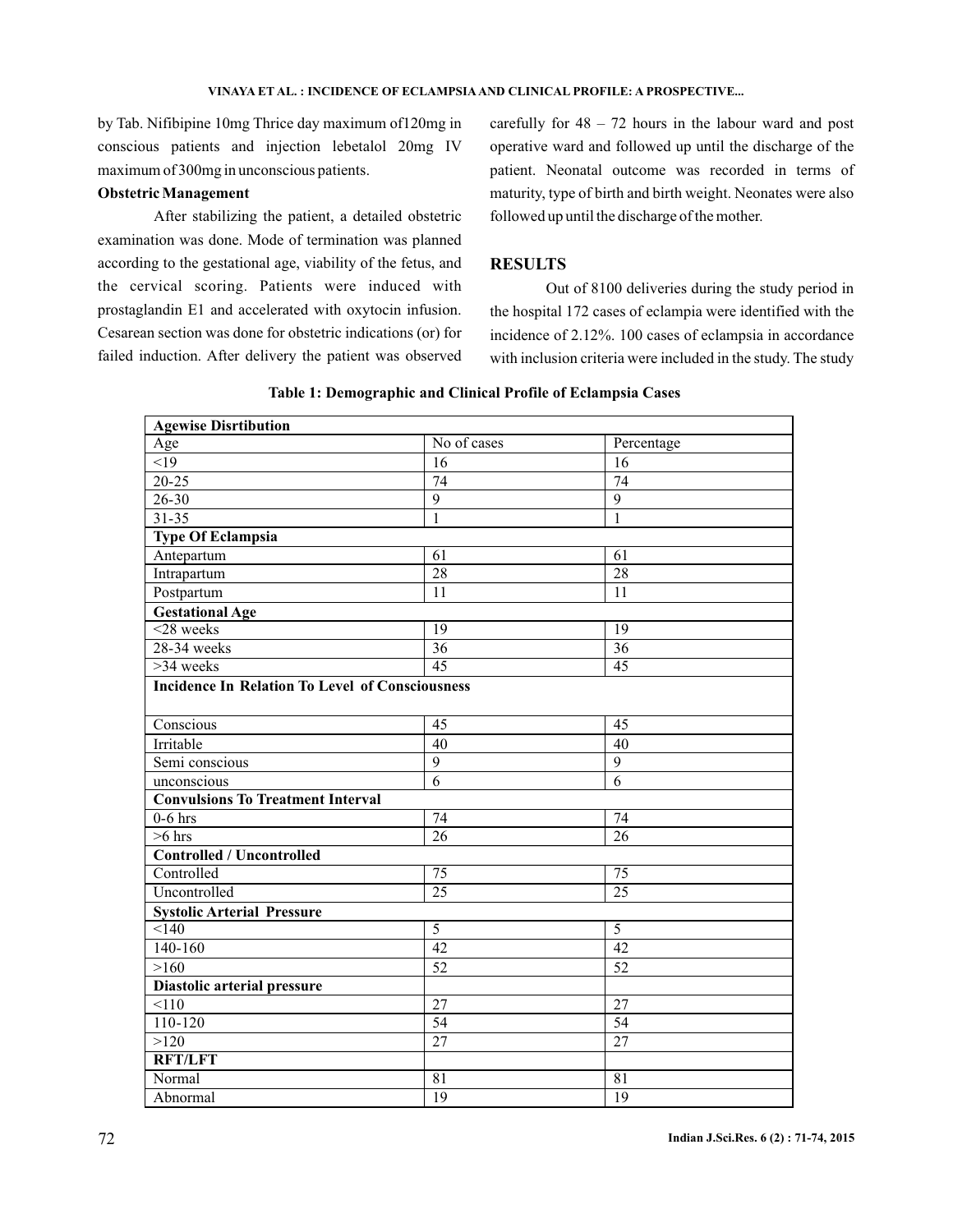#### **VINAYA ET AL. INCIDENCE OF ECLAMPSIA AND CLINICAL PROFILE: A PROSPECTIVE... :**

| <b>MODE OF DELIVERY</b>                | No of cases | Percentage |  |
|----------------------------------------|-------------|------------|--|
| Vaginal                                | 82          | 82         |  |
| Vaginal instrumentation                | 3           | 3          |  |
| Operative                              | 15          | 15         |  |
| <b>ANTEPARTUM ECLAMSIA - 61 CASES</b>  |             |            |  |
| Vaginal                                | 47          | 82         |  |
| Vaginal instrumentation                |             | 3          |  |
| Operative                              | 12          | 15         |  |
| <b>INTRAPARTUM ECLAMPSIA -28 cases</b> |             |            |  |
| Spontaneous                            | 15          | 53.57      |  |
| Augmentation                           | 13          | 46.42      |  |
| <b>LSCS</b>                            |             | $\theta$   |  |

**Table 2 : Mode of Delivery**

group comprised of 80% unbooked cases and majority of them illiterate (72%) and from rural areas (89%). Out of 100 cases 75 % were primigarvida.

Out of 100 cases of eclampsia 82% cases has gone for normal vaginal delivery and remaining 15% and 3% by vaginal instrumentation and Operative respectively.Among antepartum eclampsia patients 82% cases delivered through induction and 18% spontaneously (Table 1  $\&$  2).

### **DISCUSSION**

Incidence of eclampsia in our study was 2.12% which is in corrobation with studies carried out by Sonyal et al., (1987) and Swain et al., (1993). However the incidence of eclampsia reported by Goswami et al., (1983), Sonyal et al., (1987) and Swain et al., (1993) ranges from 0.7% to 4 % in India. In our study the incidence of eclampsia is highest in the younger age group which is comparable to incidence quoted by Kameshwari et al., (1976), and Goswami et al., (1983). Majority of patients in our study were primigravidas. They constituted 75% of patients. Incidence of eclampsia in primigravida in studies by Goswami et al., (1983), The Eclampsia Trial Collaborative Group., (1995) and Mudaliar et al., (1990) was found to be 67.57% , 85.18%, 64% and 75% respectively

About 61% of patients had antepartum eclampsia. 28% of patients had intrapartum eclampsia.  $61\% + 28\%$  of patients had antepartum and intrapartum eclampsia as the precise diagnosis of the onset of labour is not easily ascertainable and eclampsia per se increases uterine contractility and leads to premature labour, a descrete overlap how antepartum and intrapartum may exist. Incidence of postpartum eclampsia is very low in our study about 11% comparable study conducted by (Nawani et al., 1996).

In our study 61 cases (61%) had antepartum eclampsia after the patient was settled PV examination was done to note the state of cervix in patients with unfavourable cervix induction of labour was done with Misoprostol 25 microg to 200 microg per vaginally. In patients with favourable cervix augmentation of labour was done with oxytocin drip and amniotomy. 11 patients had gone into spontaneous labour at the time of PV examination. Induction of labour was done in 52 cases, all were instilled with Misoprostol vaginally.9 patients in spontaneous group delivered vaginally and LSCS was done in one patient and one more patient delivered vaginally by forceps. Incidence of LSCS in our series was 14%. Renal failure was the commonest complication noted in our series. The results pertaining to maternal mortality of about 1% reflect findings from other studies reporting the maternal mortality (Pritchard et al., 1984).

# **CONCLUSION**

Eclampsia is an important cause of maternal and perinatal morbidity and mortality. And this can be effectively controlled and treated with timely and good antenatal care, prompt admission of the cases with severe PIH, effective control of convulsions and termination of pregnancy as early as possible by reducing the 1st convulsion and delivery interval.